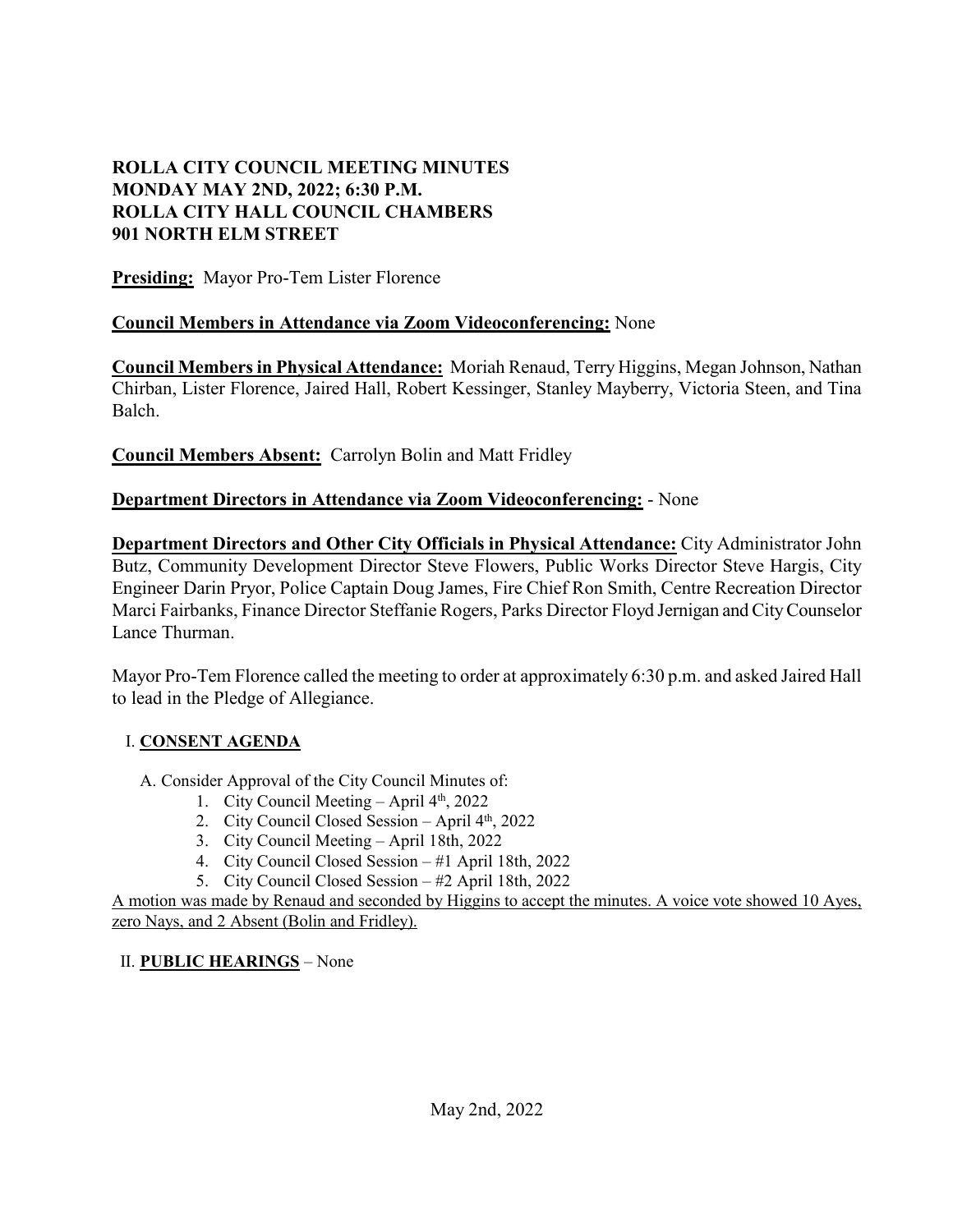### III. **ACKNOWLEDGMENTS and SPECIAL PRESENTATIONS** –

Amanda Wiggins, CPA with Kean, Wiggins & Company provided an overview of the Rolla Area Chamber of Commerce Motel Tax Fund audit for the year ending 2021. Ms. Wiggins reported that no issues were noted during the audit.

### IV. **REPORT OF MAYOR and COUNCIL/REPORTS OF BOARDS AND COMMISSIONS/CITY DEPARTMENTS**

- a. Environmental Services Department Monthly Report March 2022
- b. Building Codes monthly report March 2022
- c. Police Department Monthly Report March 2022
- d. Animal Control Division Report March 2022
- e. RMU monthly reports March 2022
- f. Rolla Board of Public Works minutes for March 22, 2022
- g. The Centre Income Statement March 2022
- h. Municipal Court Division Summary March 2022
- i. City of Rolla Financial Reports March 2022
- j. Planning and Zoning Commission Minutes April 12th, 2022
- k. Parks Advisory Commission Minutes March 23, 2022
- l. Development Review Committee Minutes for April  $5<sup>th</sup>$  and  $19<sup>th</sup>$ , 2022
- m. Bicycle Pedestrian Advisory Committee Year End Summary

# V. **OLD BUSINESS**

- A. Ordinance to allow a minor subdivision final plat to combine several lots into three lots; vacate portions of the rights-of-way of Spring Ave, 13<sup>th</sup> St, and an alley between Spring Ave, 13<sup>th</sup> St, 14<sup>th</sup> St and Poole Ave; and dedicate the right-of-way for Tim Bradley Way. (Comm. Dev. Director Steve Flowers) City Counselor Lance Thurman read the ordinance for its final reading, by title: ORDINANCE 4679: AN ORDINANCE TO APPROVE THE MINOR SUBDIVISION FINAL PLAT OF BRADLEY ADDITION AND VACATING A PORTION OF SPRING AVENUE, 13TH STREET, AND AN ALLEY. A motion was made by Kessinger and seconded by Johnson to approve the ordinance. A roll call vote showed the following: Ayes: Renaud, Florence, Steen, Higgins, Chirban, Johnson, Kessinger, Mayberry, Hall, Balch. Nays none Absent: Fridley and Bolin.
- B. Ordinance to enter into an agreement with Pierce Asphalt for Project 544 Phase I Asphalt Improvements and (City Engineer Darin Pryor) City Counselor Lance Thurman read the ordinance for its final reading, by title: ORDINANCE 4680: AN ORDINANCE AUTHORIZING THE MAYOR TO EXECUTE A CERTAIN AGREEMENT BETWEEN THE CITY OF ROLLA, MISSOURI AND PIERCE ASPHALT LLC. A motion was made by Higgins and seconded by Johnson to pass the ordinance. A roll call vote showed the following: Ayes: Kessinger, Higgins, Renaud, Steen, Mayberry, Chirban, Balch, Johnson, Hall, Florence. Nays: none Absent: Fridley and Bolin.
- C. Ordinance to enter into an agreement with Pierce Asphalt for Project 545 Phase II Asphalt Improvements and (City Engineer Darin Pryor) City Counselor Lance Thurman read the ordinance for its final reading, by title: ORDINANCE 4681: AN ORDINANCE AUTHORIZING THE MAYOR TO EXECUTE A CERTAIN AGREEMENT BETWEEN THE CITY OF ROLLA, MISSOURI AND PIERCE ASPHALT LLC. A motion was made by Kessinger and seconded by Johnson to pass the ordinance. A roll call vote showed the following: Ayes: Steen, Chirban, Higgins, Renaud, Mayberry, Balch, Johnson, Kessinger, Florence, and Hall. Nays: none Absent: Fridley and Bolin.